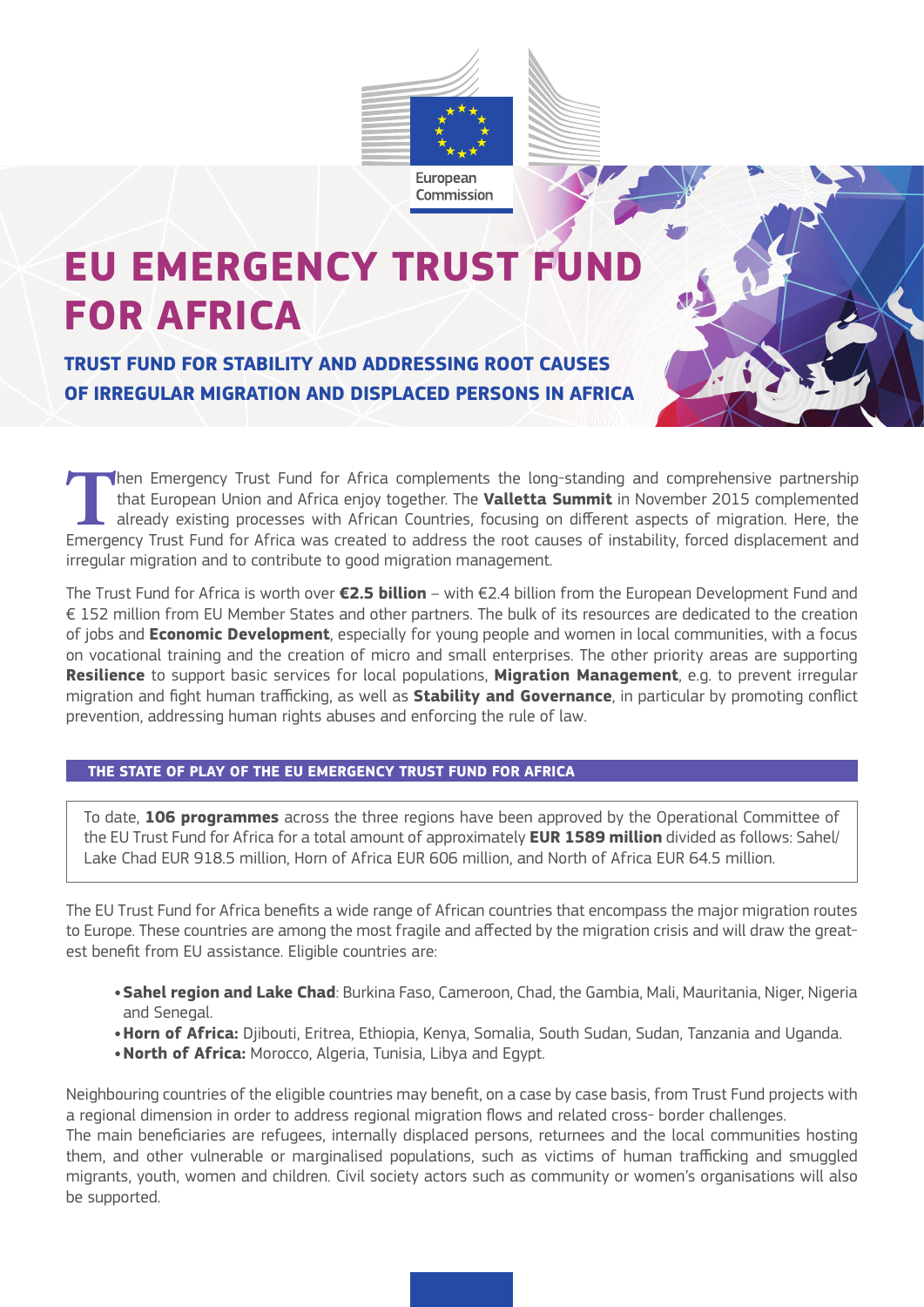#### **TYPES OF PROJECTS UNDER THE TRUST FUND FOR AFRICA**

**Establishing Inclusive Economic Programmes** that create employment opportunities, especially for young people and women in local communities, with a focus on vocational training and creation of micro and small enterprises.

#### **Niger - Job creation in transit zones (€30 million):**

 With the aim to support agriculture in Tahoua and Agadez regions, this project will be implemented by the French cooperation agency (AFD). In this region, economies are highly dependent on migrant smuggling and the activities it generates. This action will create long term opportunities for migrants in transit.

## **Ethiopia - SINCE (Stemming Irregular Migration in Northern and Central Ethiopia) (€20 million):**

 By enhancing the living conditions of potential migrants and returnees this project aims to address the root causes of irregular migration in the regions of Tigray, Ahmara, SNNPR and Oromia. This will be done by prioritising the creation of economic opportunities and job skills for vulnerable groups, in particular women and the youth. The project is being implemented by the Italian Development Cooperation, IDC, with whom a contract was signed in December 2015. It is expected to provide at least 80% of the target population (a substantial amount of which will be women and under 25-year-olds,) with improved access to livelihood and Income Generating Activities, as well as a 30% improvement in beneficiaries' income.

## **Libya – Regional Development and Protection Programme in the North of Africa:**

 The development pillar of the RDPP in the North of Africa will contribute to the establishment of migrantfriendly inclusive services, fostering social cohesion and employment opportunities at community level and enhancing advocacy, research and knowledge-sharing. At a regional level, the already existing Regional Development and Protection Programme in the North of Africa will receive additional funding (€10 million). Among other actions, micro-lending and crowdfunding platforms across North Africa will be expanded and public-private partnerships between public employment agencies (and private job intermediaries, whenever possible) and private sector will be promoted.

**Supporting resilience in terms of food security and of the wider economy,** including basic services for local populations, and in particular the most vulnerable, notably refugees and displaced people, including through community centres or other means of providing them with food and nutrition security, health, education and social protection, as well as environmental sustainability.

## **Senegal - Strengthening resilience of the most vulnerable populations to nutritional and food crises in the departure areas of Podor, Ranérou, Matam and Kanel (€ 8 million)**

 Strengthening the resilience of vulnerable populations as well as improving their access to basic services and living conditions to prevent irregular migration will be the aim of this project, implemented by the Spanish cooperation agency (AECID).

## **South Sudan – Health Pooled Fund (€20 million)**

 The objective of this project is to increase health service delivery, to strengthen health systems at State and County level. Among other outcomes, for example, this project is expected to raise the percentage of women with consistent access to antenatal care during pregnancy, or to triple the proportion of newborns delivered in the presence of a skilled health personnel. Further, the project is expected to increase access to nutrition services and to ensure the availability of essential medicines. Activities are already ongoing under the implementation of the UK Department for International Development (DFID).

**Libya – 'Strengthening protection and resilience of displaced populations in Libya' (€6 million)** The main aim is to increase access to protection spaces, especially regarding health care, for stranded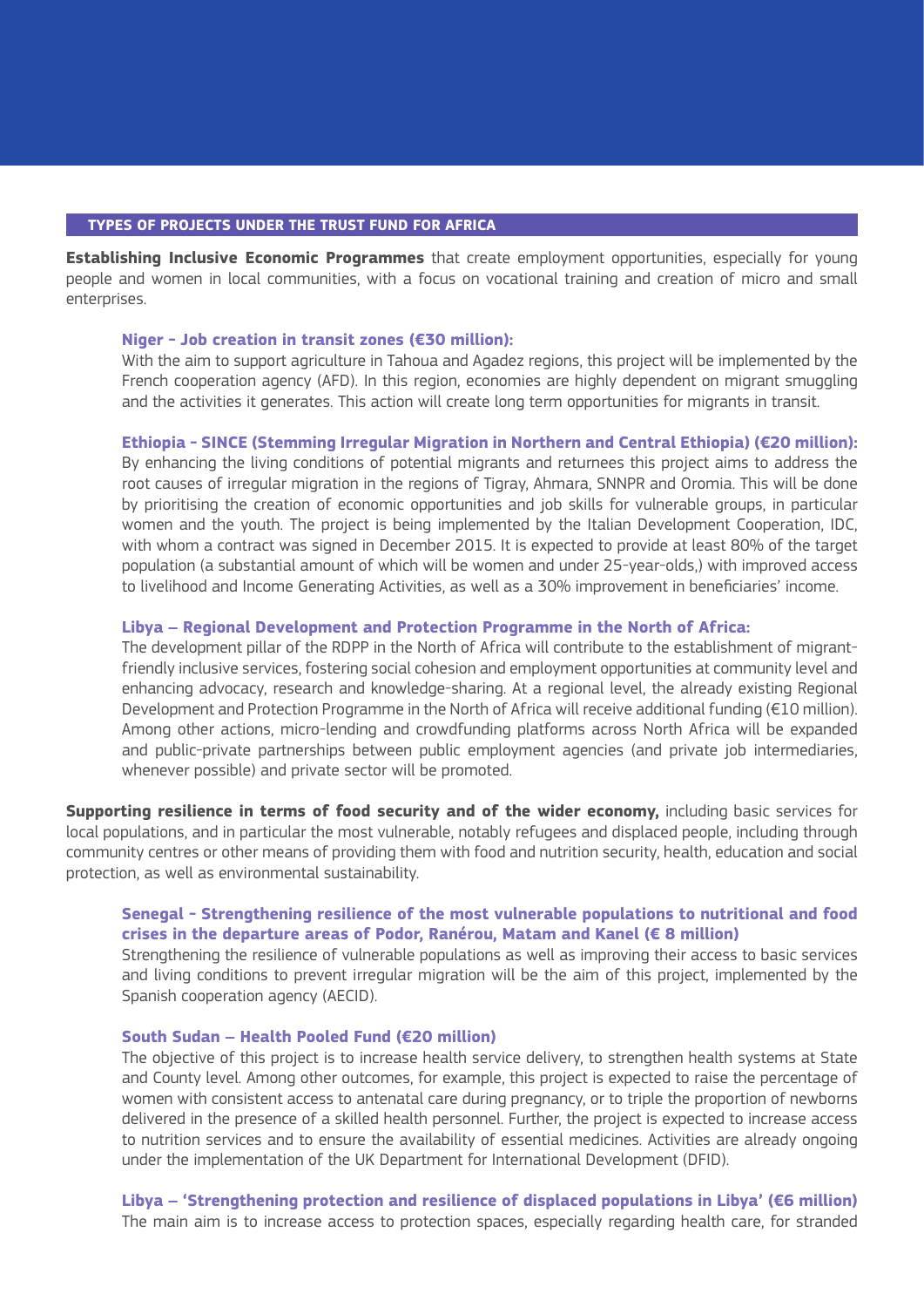migrants and at piloting alternatives to detention, in particular for children. Whenever possible, the programme will be carried out through existing local organisations and public service delivery facilities. It will be implemented by a consortium of NGOs led by the Danish Refugee Council.

## **Libya – 'Supporting protection and humanitarian repatriation and reintegration of vulnerable migrants in Libya' (€20 million)**

 This programme aims to provide minimum decent living conditions for migrants, where there are reports of abuse and exploitation. It aims to do so through interventions in reception centres at points of disembarkation and migrant detention centres, which are underequipped, in light of the magnitude of irregular migration attempts across the Mediterranean.

**Improving migration management in all its aspects** in line with the Global Approach to Migration and Mobility, and the Rabat and Khartoum processes, including by contributing to the development of national and regional strategies on migration management, containing and preventing irregular migration and fight against trafficking of human beings, smuggling of migrants and other related crimes, effective return and readmission, international protection and asylum, legal migration and mobility, enhancing synergies between migration and development. Based on these strategies, the EU is currently discussing with African partners a number of projects proposed by the latter on migration management:

## **Niger - Response mechanism and resources for migrants (€7 million)**

 This project aims to support the country in the management of migration, to promote sustainable alternatives to illegal migration from Niger and to foster economic and social development through circular migration in the region. It will be implemented by the International Organization for Migration (IOM). Three projects (€27.5 million) have been adopted under the North of Africa window of the EU Emergency Trust Fund for Africa to improve migration management:

- Enhancing the response to Migration Challenges in Egypt (ERMCE)
- Strengthening protection and resilience of displaced populations in Libya
- DEV-pillar of the regional Development and Protection Programme in the North of Africa (regional programme)

## **Regional - Better Migration Management (€46 million)**

This project aims to better manage migration at regional level in the Horn of Africa. This will be done through the provision of capacity building to government institutions, developing and harmonizing policies and legislative frameworks on trafficking and smuggling, ensuring protection of victims, and raising awareness about the perils of irregular migration and options for legal migration and mobility. The project is being implemented by a consortium of EU Member States led by Deutsche Gesellschaft für Internationale Zusammenarbeit (GIZ). The ultimate beneficiaries of BMM are potential and actual migrants, victims of trafficking and smuggling and other vulnerable groups such as children and women.

**Supporting improvements in the overall good governance area,** in particular by promoting conflict prevention, addressing human rights abuses and enforcing the rule of law, including through capacity building in support of security and development, as well as law enforcement, including border management and migration related aspects. Some actions will also contribute to prevent and counter radicalisation and extremism.